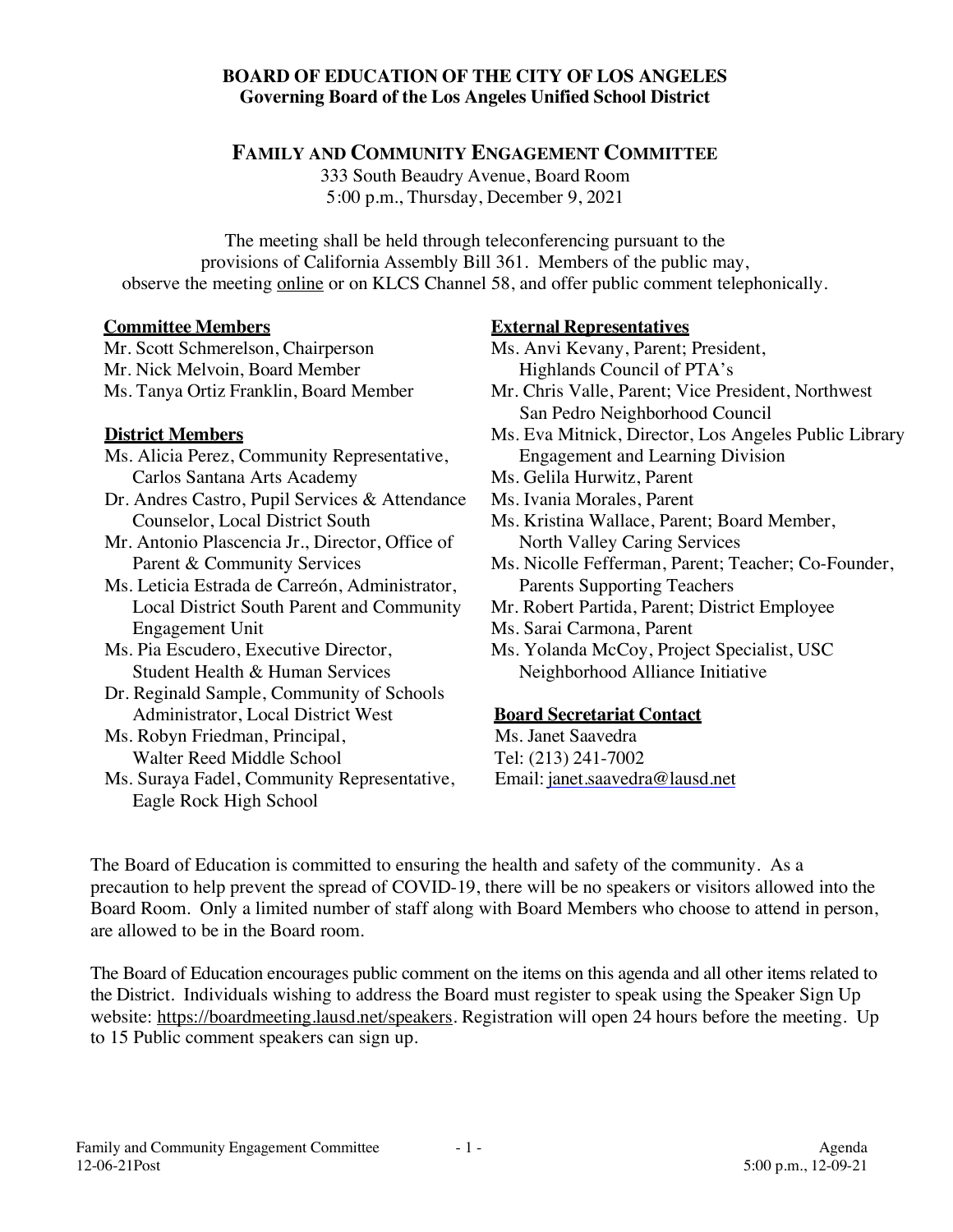You may register online to provide comments and call in during the meeting but please consider using our alternative methods. Commenters can email all Board Members at boardmembers@lausd.net, or use the US Mail at 333 S. Beaudry Ave., Los Angeles, CA 90017, or leave a voicemail message at (213) 443-4472, or fax (213) 241-8953. Communications received by 5 p.m. the day before the meeting will be distributed to all Board Members.

Speakers who have registered on the Speaker Sign Up website for this meeting, must:

- 1. Call 1-669-900-6833 and enter Meeting ID **894 0869 8291** at the beginning of the meeting.
- 2. Press #, and then # again when prompted for the Participant ID.
- 3. Remain on hold until it is your turn to speak. You can watch the meeting on the live video stream. (http://lausd.granicus.com/MediaPlayer.php?publish\_id=18) until your item comes before the Board.
- 4 Callers will be identified based on their phone number. You will need to call in from the same phone number entered on the Speaker Sign Up website. Callers will need to have their phone number ID displayed and may need to adjust their phone settings. Please do not call from a private or blocked phone number.
- 5. Callers will know to speak when receiving the signal that their phone has been removed from hold and or unmuted. Callers will then press \*6 (Star 6) and be brought into the meeting.

If you are not on hold when public speakers are being heard, we may attempt to contact you using the Zoom platform. You will receive a phone call from 213-338-8477, with an automated message to "press one (1) to join the meeting."

Speakers will have three (3) minutes to speak. Please contact the Board Secretariat at 213-241-7002 if you have any questions.

# **AGENDA**

Welcome and Opening Remarks......................................Board Member Scott Schmerelson, Chairperson

1. Role, Impact, and Promise of School-Based Parent Engagement Positions

Introduction.......................................................................................................Antonio Plascencia Jr., Director of Parent & Community Services Branch

Overview of Classifications..........................................................................................R. Guia Kaplan, Personnel Manager, Classified and Compensation Branch

> Loretta Cervantes, Human Resources Officer, Classified Employee Services Branch